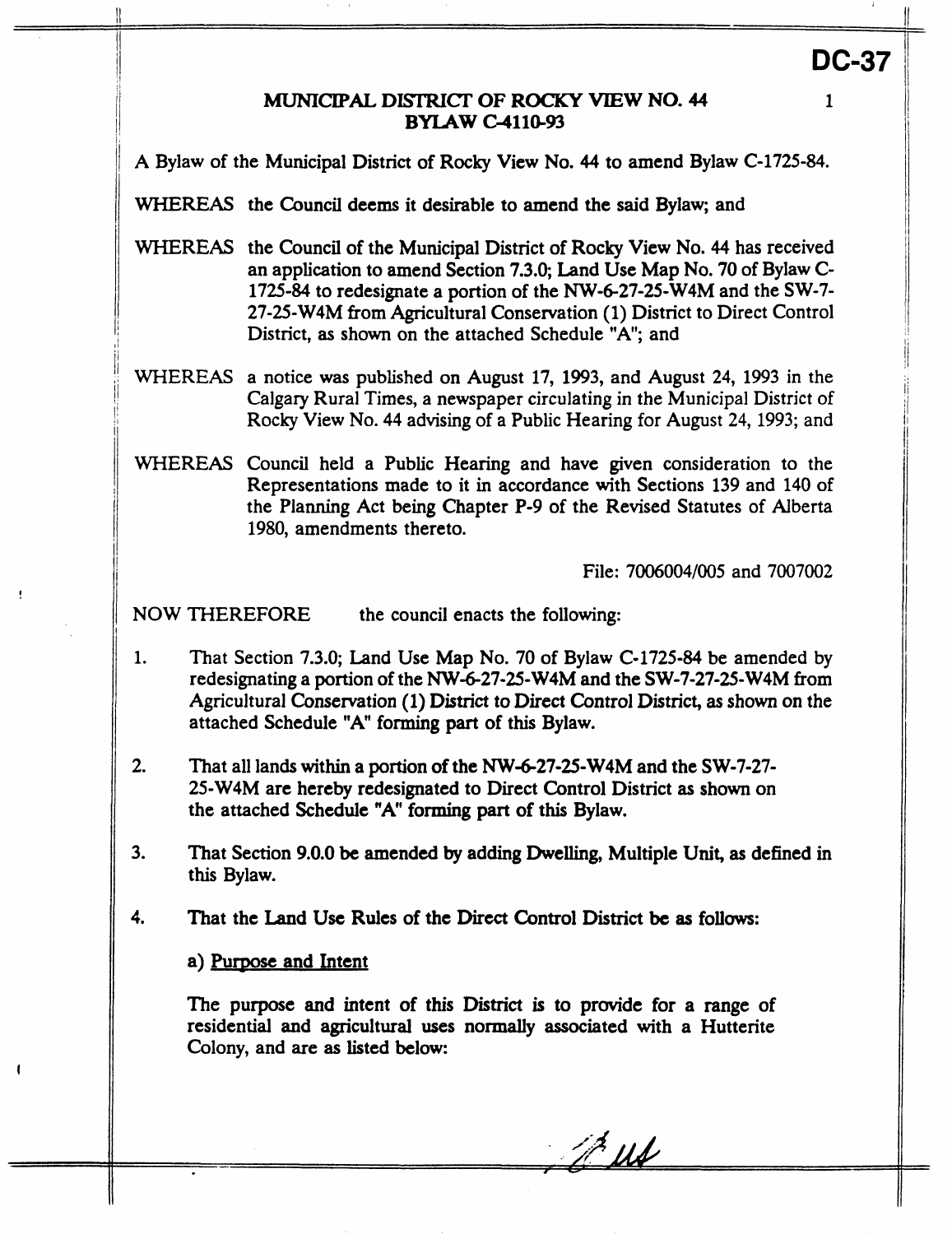# M[uNIccpAL **DlsTRlcT OF ROCKY VIEW NO. <sup>44</sup> BYLAW C4110-93**

b) List of Permitted Uses

- *<sup>0</sup>*Dwellings, multiple unit
- **I Accessory** buildings
- Dwelling, single detached
- **Extensive agricultural pursuits**

### c) List of Discretionarv uses

- Kitchens providing food services only to residents of the Hutterite Colony
- Schools providing services only to residents of the Hutterite Colony -
- **Laundry** facilities providing **services only bo** the residents of the Hutterite **u**  Colony
- Semi-detached dwelling unit
- Single wide mobile home used **as** a dwelling unit *0*
- intensive agricultural pursuits
- market gardens and greenhouses
- abattoirs

## d) General Land Use Regulations

The general land **use** regulations apply **as** contained in Section 8 of land Use Bylaw **C-1725-84** as well as the following provisions:

e) The permitted uses are deemed approved

## f) Minimum Requirements

As described in sections 12.5.1 to 12.5.5 in Land Use Bylaw C-1725-84

#### **g)** Maximum Reauirements

- .. Maximum number **of** multi unit **dwellings <sup>4</sup>**
- **Maximum** number of dwelling **units** in **a multi** unit dwelling *8*

#### h) Special Requirements

The design, location and operation of sewage treatment **facilities** shall be to the approvcd **by** and *to* the satisfaction of **Alberta** Environment.

## i) Development Permits

I

Development **Permits** shall be issued to the satisfaction **of** and **by** the Municipal

A Mb

**2**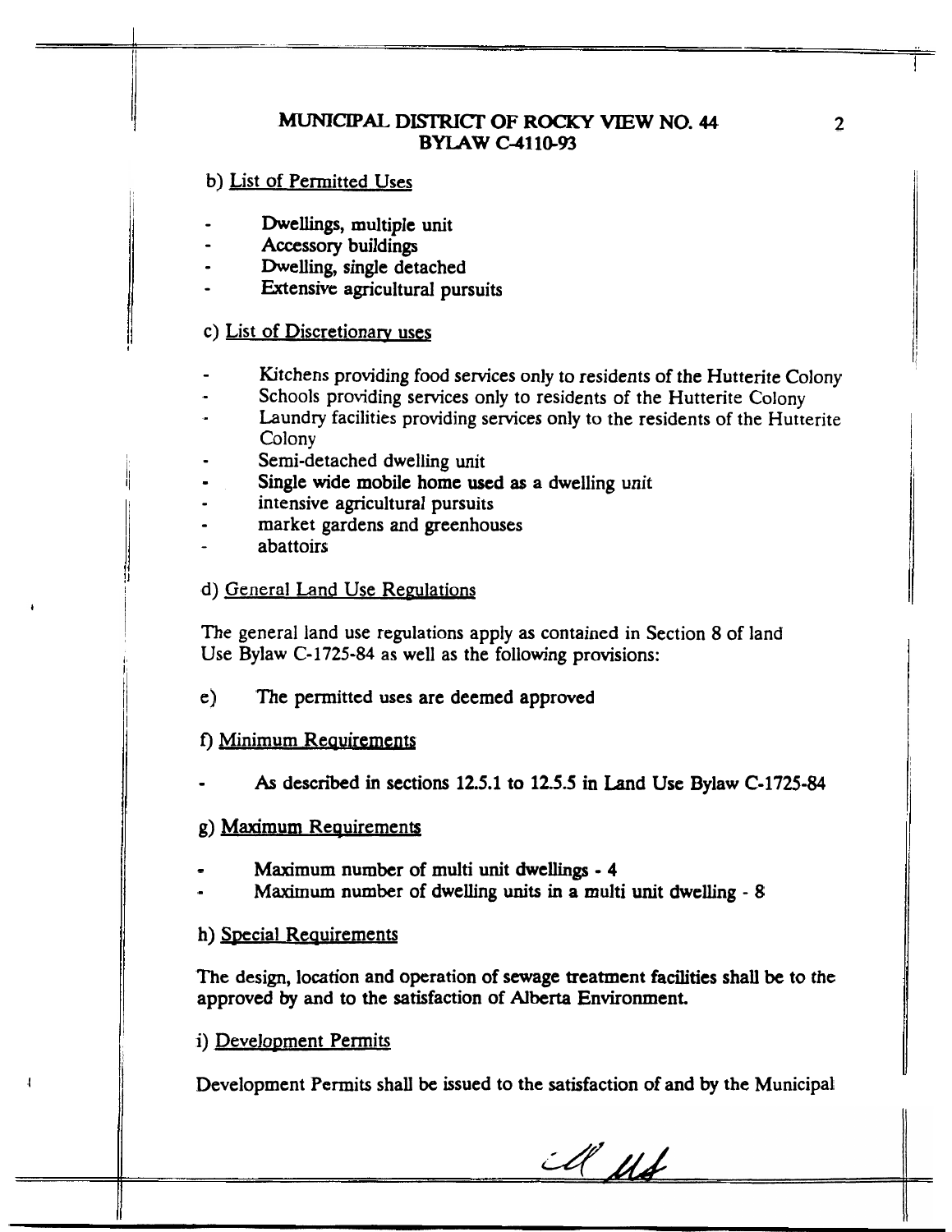#### MUNICIPAL **DIsfl;uCr OF ROCKY VIEW NO. 44 BYIAW G411@93**

Planning Commission for discretionary uses for the lands shown on the attached Schedule 'A'

h) Fire Protection

Fire protection measures are to be provided **to** the satisfaction of the Rocky View Fire Chief and included in a Development Permit where deemed necessary **by** the Municipal Planning Commission.

- **4.** Definitions
	- a) Multiple unit dwelling: a single building comprised of three or more dwelling units separated by a fire separation with each dwelling unit having a separate and direct entrance from grade
- *5.* The Bylaw comes into effect upon the date of its third reading.

First Reading passed in open Council, assembled in the City of Calgary, in the Province of Alberta, this 10 day of August 1993, on a motion **by** Councillor Hall.

Second Reading passed in open Council, assembled in the City of Calgary, in the Province of Alberta, this **24** day of August 1993, on **a** motion **by** Councillor Anderson.

Third Reading passed in open Council, assembled in the City of Calgary, in the Province of Alberta, this **24** day of August 1993, on a motion by Councillor Fullerton.

EVE **OR DEPUTY** REEVE *a/Lsy/Ic* 

maltz <u>Aaline Helm</u>